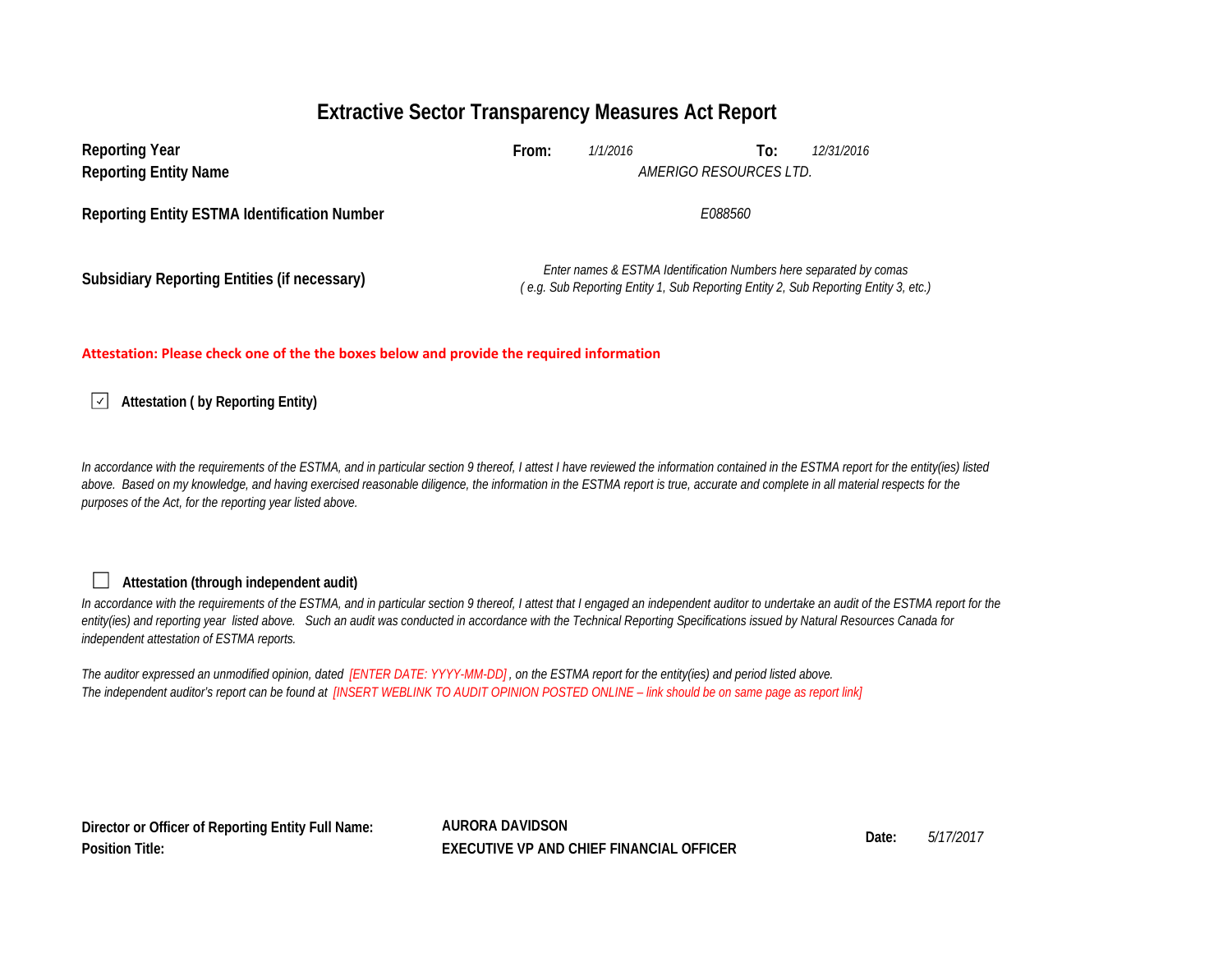# **Extractive Sector Transparency Measures Act - Annual Report**

| Reporting Year<br><b>Reporting Entity Name</b>                | 1/1/2016<br>12/31/2016<br>From:<br>To:<br>AMERIGO RESOURCES LTD.                                                                                          |
|---------------------------------------------------------------|-----------------------------------------------------------------------------------------------------------------------------------------------------------|
| <b>Reporting Entity ESTMA Identification</b><br><b>Number</b> | E088560                                                                                                                                                   |
| <b>Subsidiary Reporting Entities (if</b><br>necessary)        | Enter names & ESTMA Identification Numbers here separated by comas<br>(e.g. Sub Reporting Entity 1, Sub Reporting Entity 2, Sub Reporting Entity 3, etc.) |

| Payments by Payee |                                                   |              |              |      |                                |                |                  |                                     |                                   |                                                                                                                                                                                                                                                                                                                                                                                                                                                                                                                                                                                                                                                                                                                                                                                                                                              |
|-------------------|---------------------------------------------------|--------------|--------------|------|--------------------------------|----------------|------------------|-------------------------------------|-----------------------------------|----------------------------------------------------------------------------------------------------------------------------------------------------------------------------------------------------------------------------------------------------------------------------------------------------------------------------------------------------------------------------------------------------------------------------------------------------------------------------------------------------------------------------------------------------------------------------------------------------------------------------------------------------------------------------------------------------------------------------------------------------------------------------------------------------------------------------------------------|
| Country           | Payee Name                                        | <b>Taxes</b> | Royalties    | Fees | <b>Production Entitlements</b> | <b>Bonuses</b> | <b>Dividends</b> | Infrastructure Improvement Payments | <b>Total Amount paid to Payee</b> | <b>Notes</b>                                                                                                                                                                                                                                                                                                                                                                                                                                                                                                                                                                                                                                                                                                                                                                                                                                 |
| CHILE             | <b>CORPORACION NACIONAL</b><br>DEL COBRE DE CHILE |              | \$13,069,257 |      |                                |                |                  |                                     | \$13,069,257                      | 1. Reported amounts are in US dollars, Amerigo's<br>reporting currency and MVC's functional currency.                                                                                                                                                                                                                                                                                                                                                                                                                                                                                                                                                                                                                                                                                                                                        |
|                   |                                                   |              |              |      |                                |                |                  |                                     |                                   | 2. Amerigo produces copper and molybdenum<br>concentrates through an operating subsidiary in<br>Chile, Minera Valle Central S.A. ("MVC"). MVC has<br>a tolling agreement with Corporacion Nacional del<br>Cobre de Chile (Codelco) under which title to the<br>copper concentrates remains with Codelco and<br>MVC earns tolling revenue, calculated as gross<br>revenue for copper produced at applicable market<br>prices, net of notional items which include<br>royalties. Royalties are therefore not paid by MVC<br>to Codelco, but are deducted by Codelco from the<br>payments made to MVC under the tolling<br>agreement.<br>3. In 2016, a total of \$5,396,895 in royatlies that<br>would have been deducted from Codelco's<br>payments to MVC was deferred and not deducted.<br>Deductions for the \$5,396,895 will take place in |
|                   |                                                   |              |              |      |                                |                |                  |                                     |                                   | future dates not yet determined.                                                                                                                                                                                                                                                                                                                                                                                                                                                                                                                                                                                                                                                                                                                                                                                                             |
|                   |                                                   |              |              |      |                                |                |                  |                                     |                                   |                                                                                                                                                                                                                                                                                                                                                                                                                                                                                                                                                                                                                                                                                                                                                                                                                                              |
|                   |                                                   |              |              |      |                                |                |                  |                                     |                                   |                                                                                                                                                                                                                                                                                                                                                                                                                                                                                                                                                                                                                                                                                                                                                                                                                                              |
|                   |                                                   |              |              |      |                                |                |                  |                                     |                                   |                                                                                                                                                                                                                                                                                                                                                                                                                                                                                                                                                                                                                                                                                                                                                                                                                                              |
|                   |                                                   |              |              |      |                                |                |                  |                                     |                                   |                                                                                                                                                                                                                                                                                                                                                                                                                                                                                                                                                                                                                                                                                                                                                                                                                                              |
|                   |                                                   |              |              |      |                                |                |                  |                                     |                                   |                                                                                                                                                                                                                                                                                                                                                                                                                                                                                                                                                                                                                                                                                                                                                                                                                                              |
|                   |                                                   |              |              |      |                                |                |                  |                                     |                                   |                                                                                                                                                                                                                                                                                                                                                                                                                                                                                                                                                                                                                                                                                                                                                                                                                                              |
|                   |                                                   |              |              |      |                                |                |                  |                                     |                                   |                                                                                                                                                                                                                                                                                                                                                                                                                                                                                                                                                                                                                                                                                                                                                                                                                                              |
|                   |                                                   |              |              |      |                                |                |                  |                                     |                                   |                                                                                                                                                                                                                                                                                                                                                                                                                                                                                                                                                                                                                                                                                                                                                                                                                                              |
|                   |                                                   |              |              |      |                                |                |                  |                                     |                                   |                                                                                                                                                                                                                                                                                                                                                                                                                                                                                                                                                                                                                                                                                                                                                                                                                                              |
|                   |                                                   |              |              |      |                                |                |                  |                                     |                                   |                                                                                                                                                                                                                                                                                                                                                                                                                                                                                                                                                                                                                                                                                                                                                                                                                                              |